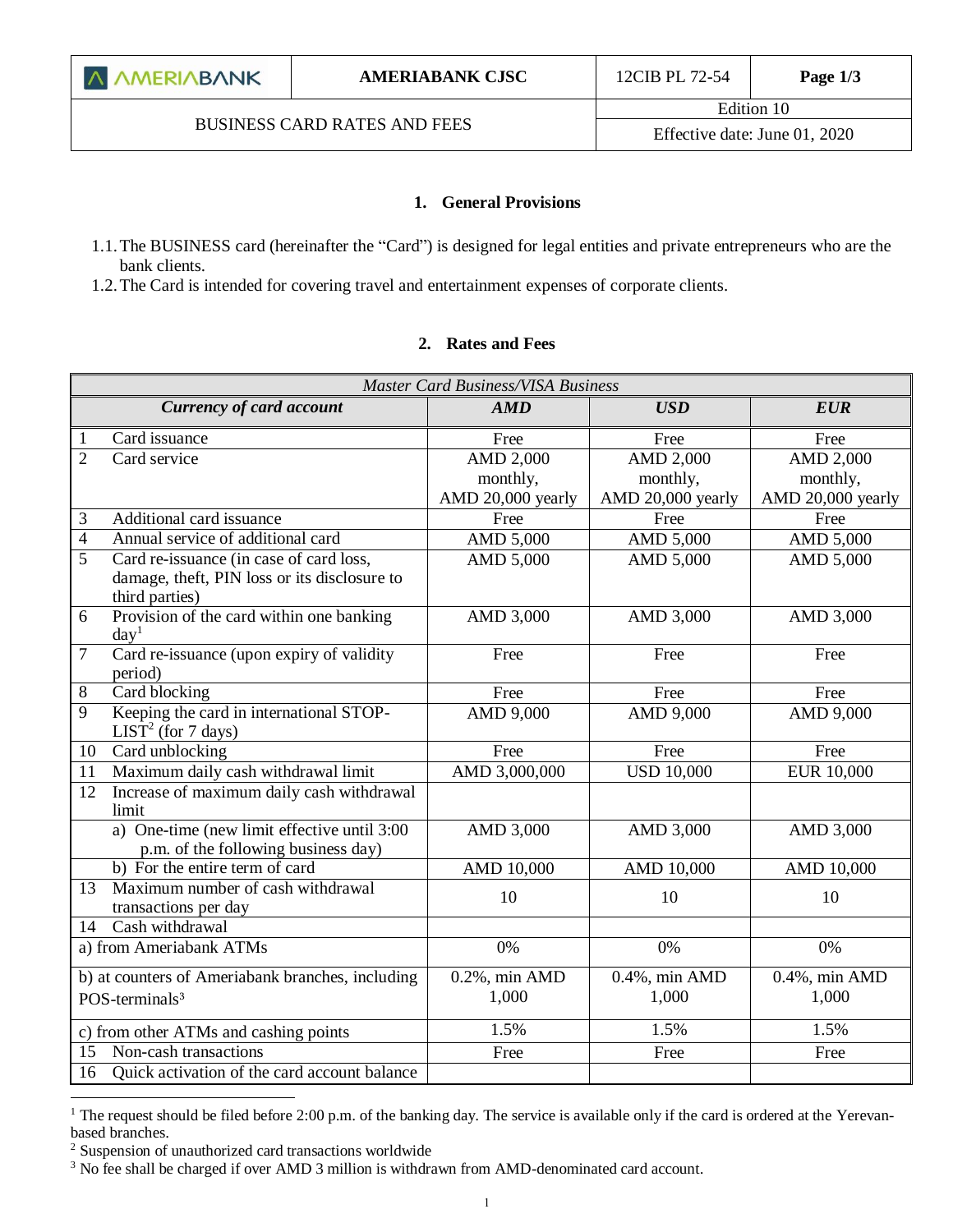| <b>A AMERIABANK</b> |  |  |
|---------------------|--|--|
|---------------------|--|--|

I

# BUSINESS CARD RATES AND FEES

Edition 10 Effective date: June 01, 2020

| (maximum within 1 hour upon depositing of<br>funds)                                                                                                                  | <b>AMD 2,000</b>                                                                                         | AMD 2,000                       | AMD 2,000                       |
|----------------------------------------------------------------------------------------------------------------------------------------------------------------------|----------------------------------------------------------------------------------------------------------|---------------------------------|---------------------------------|
| 17<br>Providing account statement or sending it<br>via e-mail                                                                                                        | Free                                                                                                     | Free                            | Free                            |
| 18 SMS notification (for operations in the<br>amount of AMD 10,000 or foreign currency<br>equivalent and more)                                                       | Free<br>Free                                                                                             |                                 | Free                            |
| 19 SMS notification (for any amount without<br>limitations)                                                                                                          | AMD 10                                                                                                   | AMD <sub>10</sub>               | AMD 10                          |
| 20 Reviewing of card credit limit                                                                                                                                    | AMD 3,000                                                                                                | AMD 3,000                       | AMD 3,000                       |
| Card-to-card transfers<br>21                                                                                                                                         | 0.3%                                                                                                     | 0.3%                            | 0.3%                            |
| 22<br>Transfers from card accounts w/o using<br>the card, including card to card transfers<br>(including with currency exchange) at the<br>Bank offices <sup>4</sup> | Fee specified in Section 4 (Transfers) of Ameriabank CJSC Tariffs<br>per transfers in various currencies |                                 |                                 |
| 23 Transfers from card accounts, including card<br>to card transfers (including with currency<br>exchange) via online banking system                                 | Fee specified in Section 4 (Transfers) of Ameriabank CJSC Tariffs<br>per transfers in various currencies |                                 |                                 |
| 24<br>Card delivery                                                                                                                                                  |                                                                                                          |                                 |                                 |
| a) Within Armenia and Nagorno Karabakh                                                                                                                               | Free                                                                                                     | Free                            | Free                            |
| b) Other countries                                                                                                                                                   | According to the postal<br>bill                                                                          | According to the<br>postal bill | According to the<br>postal bill |
| Provision of card at the Bank's branches<br>25<br>(charged only for new cards) $5$                                                                                   | AMD 1,000                                                                                                | AMD 1,000                       | AMD 1,000                       |

### **3. Terms and Conditions of Credit Line on Card**

| Credit limit                        | Max. 20% of the average net monthly bank account turnover for the most recent 6<br>months, but in any case not more than 20 million Armenian drams or its equivalent in<br>other currency and not less than 500,000 Armenian drams or its equivalent in other<br>currency.<br>For clients with less than 6 months' history with Ameriabank: based on net account<br>turnover for at least 3 months in Ameriabank and net account turnover for the 3 most<br>recent months in other banks. |
|-------------------------------------|-------------------------------------------------------------------------------------------------------------------------------------------------------------------------------------------------------------------------------------------------------------------------------------------------------------------------------------------------------------------------------------------------------------------------------------------------------------------------------------------|
| Maturity period<br>2.               | Up to 1 year                                                                                                                                                                                                                                                                                                                                                                                                                                                                              |
| Interest rate<br>3                  | 19% per annum for credit lines in Armenian drams<br>18% per annum for credit lines in US dollars<br>17% per annum for credit lines in Euros                                                                                                                                                                                                                                                                                                                                               |
| Grace period for<br>4.<br>interest  | N/A                                                                                                                                                                                                                                                                                                                                                                                                                                                                                       |
| Repayment of<br>5.<br>interest      | Monthly; interest accrued as of the moment shall be charged to card account whenever<br>the account is credited.                                                                                                                                                                                                                                                                                                                                                                          |
| Credit account<br>6.<br>service fee | 0.5% of the credit limit                                                                                                                                                                                                                                                                                                                                                                                                                                                                  |
| Credit line security<br>7.          | Cash flows<br>$\bullet$<br>Guarantees issued by company owners                                                                                                                                                                                                                                                                                                                                                                                                                            |

<sup>4</sup> Utility payments are not subject to charges.

 $\overline{a}$ 

 $5$  The fee is not charged for additional cards issued in the name of a third person, where the third person is not at the Bank at the *moment of submitting the application.*